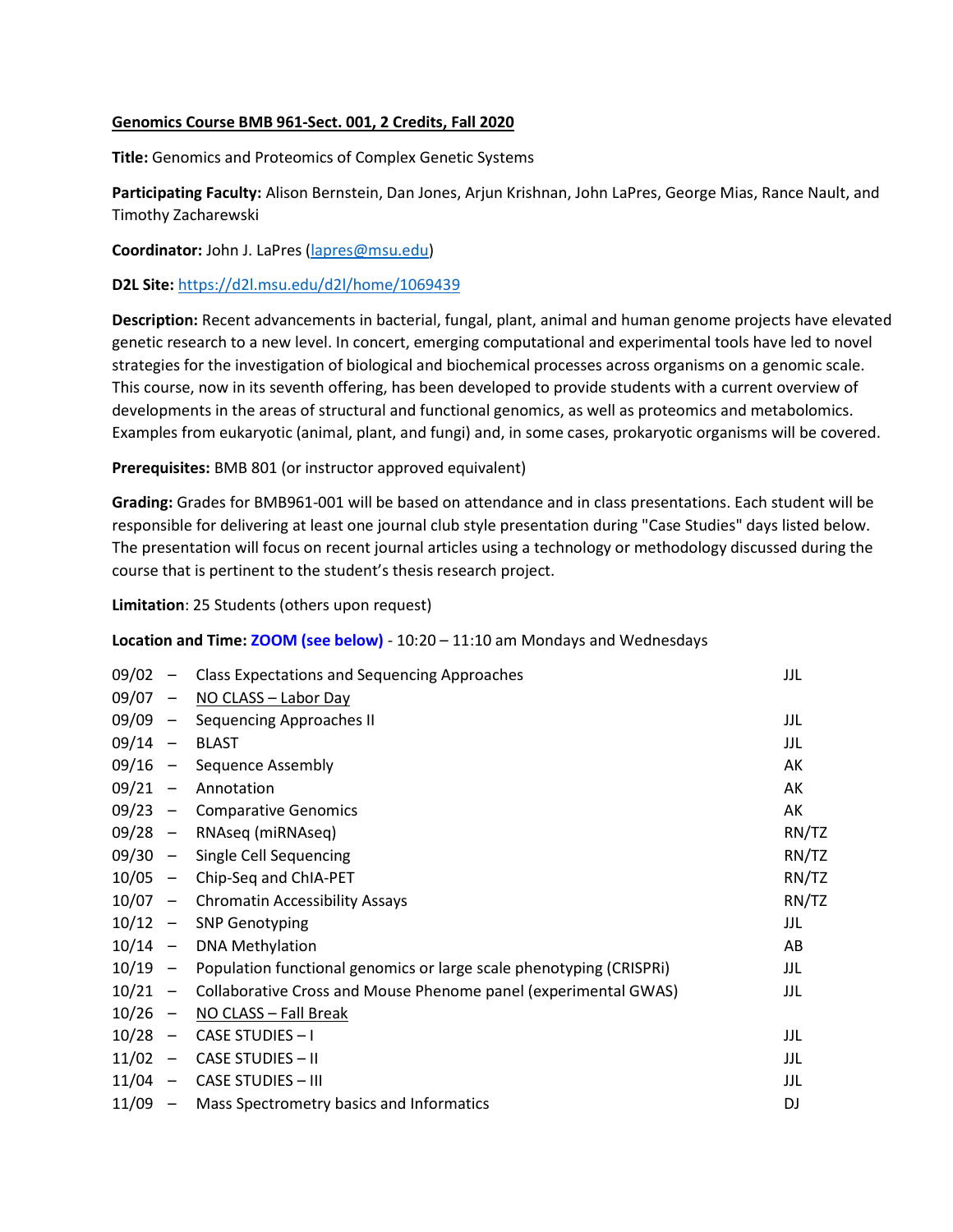|  | 11/11 - Metabolic Profiling I           | DJ        |
|--|-----------------------------------------|-----------|
|  | 11/16 - Metabolic Profiling II          | DJ        |
|  | 11/18 - Proteomics I                    | DJ        |
|  | 11/23 - Proteomics II                   | DJ        |
|  | 11/25 - System Biology and Networks I   | <b>GM</b> |
|  | 11/30 - System Biology and Networks II  | <b>GM</b> |
|  | 12/02 - System Biology and Networks III | GM        |
|  | 12/07 - CASE STUDIES - IV               | JJL       |
|  | $12/09$ – CASE STUDIES – V              | JJL       |

Zoom Information: Topic: BMB 961-001

Join Zoom Meeting https://msu.zoom.us/j/99847125985

## Meeting ID: 998 4712 5985 Passcode: BMB961

Time: Sep 2, 2020 10:00 AM Eastern Time (US and Canada) Every week on Mon, Wed, until Dec 9, 2020, 29 occurrence(s) Sep 2, 2020 10:00 AM Sep 7, 2020 10:00 AM Sep 9, 2020 10:00 AM Sep 14, 2020 10:00 AM Sep 16, 2020 10:00 AM Sep 21, 2020 10:00 AM Sep 23, 2020 10:00 AM Sep 28, 2020 10:00 AM Sep 30, 2020 10:00 AM Oct 5, 2020 10:00 AM Oct 7, 2020 10:00 AM Oct 12, 2020 10:00 AM Oct 14, 2020 10:00 AM Oct 19, 2020 10:00 AM Oct 21, 2020 10:00 AM Oct 26, 2020 10:00 AM Oct 28, 2020 10:00 AM Nov 2, 2020 10:00 AM Nov 4, 2020 10:00 AM Nov 9, 2020 10:00 AM Nov 11, 2020 10:00 AM Nov 16, 2020 10:00 AM